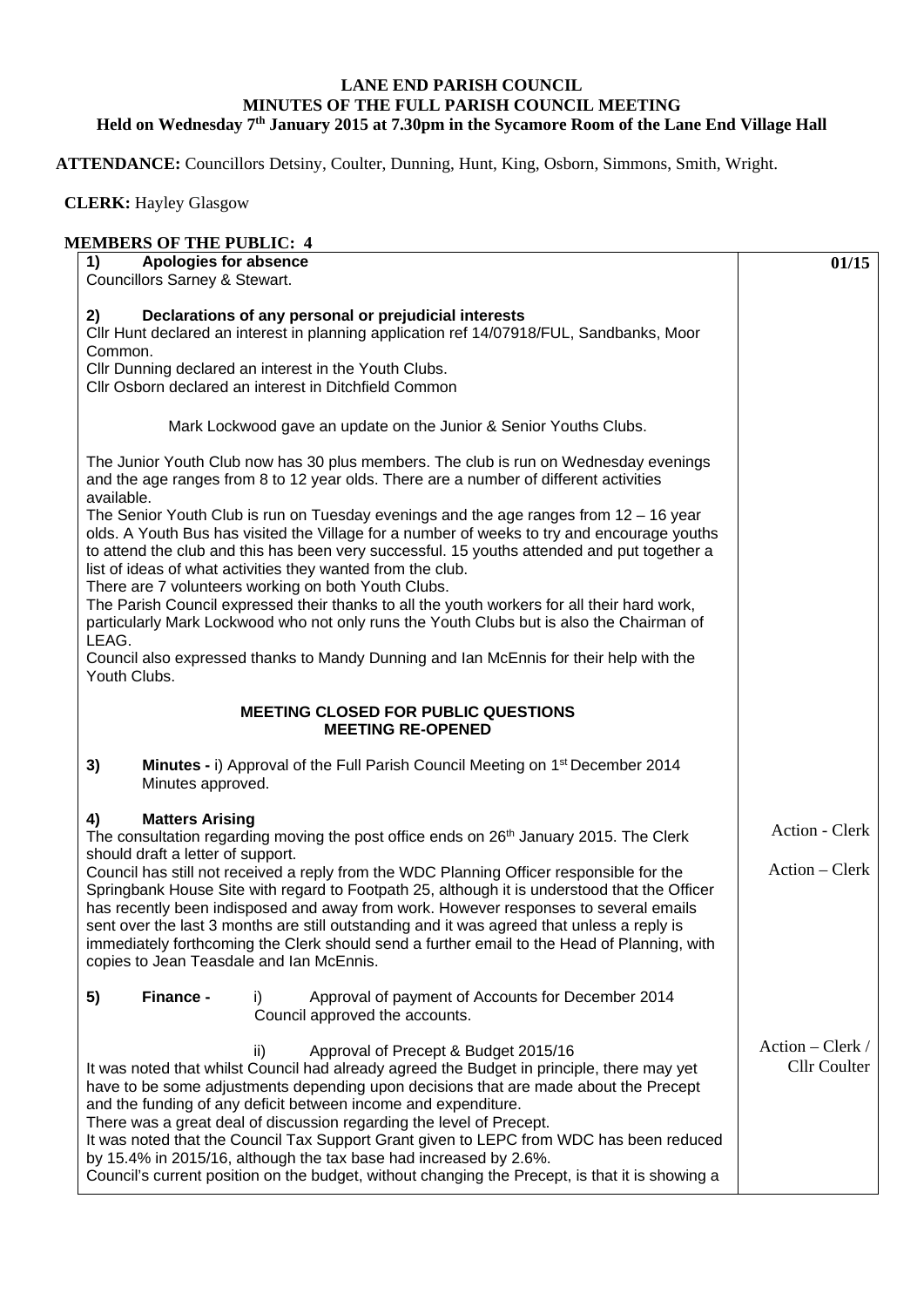| deficit of approximately £12,400. To close this deficit Council would need to set a Precept<br>which together with the Grant would give a combined income of £121,000. This would require<br>the Precept to be increased by 11.1%.<br>It was further noted that in 2013/14 Parish Councils nationally had increased their precepts by<br>slightly over 5%, whereas LEPC had held its Precept to an increase of 1.8%.<br>After further discussion, Council resolved to increase the Precept by 4.94%. This will give<br>Council a combined Precept and Council Tax Support Grant of £114,700, but still leave a<br>deficit between income and expenditure of £6,300.<br>It was agreed that CIIr Coulter will re-visit the budget and come back to Council at the<br>Feb/March Meeting with recommendations of how to close this gap of £6,300. | 02/15                                  |
|-----------------------------------------------------------------------------------------------------------------------------------------------------------------------------------------------------------------------------------------------------------------------------------------------------------------------------------------------------------------------------------------------------------------------------------------------------------------------------------------------------------------------------------------------------------------------------------------------------------------------------------------------------------------------------------------------------------------------------------------------------------------------------------------------------------------------------------------------|----------------------------------------|
| Expenditure against Budget<br>iii)<br>Council noted the budget.                                                                                                                                                                                                                                                                                                                                                                                                                                                                                                                                                                                                                                                                                                                                                                               |                                        |
| Donation to the Open Spaces Society 150 <sup>th</sup> Anniversary<br>iv)<br>Appeal<br>Council agreed a donation of £100. Clerk to draft a letter to the OSS thanking them for their<br>help on a number of issues.                                                                                                                                                                                                                                                                                                                                                                                                                                                                                                                                                                                                                            | <b>Action – Clerk</b>                  |
| Land Acquisition<br>V)<br>Council formally ratified their decision to purchase the land at the entrance to the Playing<br>Fields.                                                                                                                                                                                                                                                                                                                                                                                                                                                                                                                                                                                                                                                                                                             | <b>Action – Clerk</b>                  |
| Council agreed that the standard form of attestation clause which relates to the signing of the<br>document of sale would be signed by "The Clerk and RFO, name of Clerk, on behalf of Lane<br>End Parish Council".<br>Council formalised the resolution that LEPC will purchase the land under 'Section 124 (1) (b)<br>of the LGA 1972 for the benefit of the Parish.                                                                                                                                                                                                                                                                                                                                                                                                                                                                        |                                        |
| <b>Clerks Matters</b><br>vi)<br>The SLCC has issued a new pay proposal for Parish Councils to consider. Council agreed to<br>increase in the Clerks current pay scale by 2.20% and to award the Clerk a non-consolidated<br>lump sum of £223.00, which was in accordance with the recommendations made by the<br>SLCC.                                                                                                                                                                                                                                                                                                                                                                                                                                                                                                                        | <b>Action – Clerk</b>                  |
| Proposed Access from the Culver Graphics site to Ditchfield Common<br>6)<br>There was concern from some members of Council regarding the proposed form of access<br>onto Ditchfield Common, although it was noted that Council had resolved to support the<br>principle of access.<br>Council asked the Clerk to send them the Council's original comments to the Planning<br>Application which relate to the issues of access.<br>Council also asked the Clerk to seek advice from the Open Spaces Society as whether<br>Council could or should charge a fee to the developer for the right of access.                                                                                                                                                                                                                                      | <b>Action – Clerk</b>                  |
| 7) Finings Road Car Park<br>CIIr Detsiny reported that WDC are prepared to continue to be responsible for toilet cleaning<br>and maintenance should LEPC purchase the car park. However in those circumstances<br>LEPC would then become responsible for capital expenditure on the toilet block.<br>Council then confirmed their previous decision to acquire the car park from WDC.<br>It should be noted that Council do not intend to charge for parking but rather employ a<br>professional parking company who will levy fines on people parking over the stipulated time<br>limit.                                                                                                                                                                                                                                                     | <b>Action - Cllr</b><br><b>Detsiny</b> |
| There will be a limited number of residents who have no alternative but to park there for long<br>periods of time they will be sold long term permits at a moderate cost.<br>Arrangements will be made to ensure the needs of residents visiting the Doctors Surgery are<br>properly catered for.<br>Council will ensure there is full and adequate publicity before the new regime comes into<br>effect.                                                                                                                                                                                                                                                                                                                                                                                                                                     |                                        |
| Cllr Detsiny will now enter into detailed discussions with WDC.<br>Resurfacing of:<br>8)                                                                                                                                                                                                                                                                                                                                                                                                                                                                                                                                                                                                                                                                                                                                                      |                                        |
| i) Village Hall Car Park<br>Council considered the recommendation from Councillor Stewart. It was agreed that the                                                                                                                                                                                                                                                                                                                                                                                                                                                                                                                                                                                                                                                                                                                             |                                        |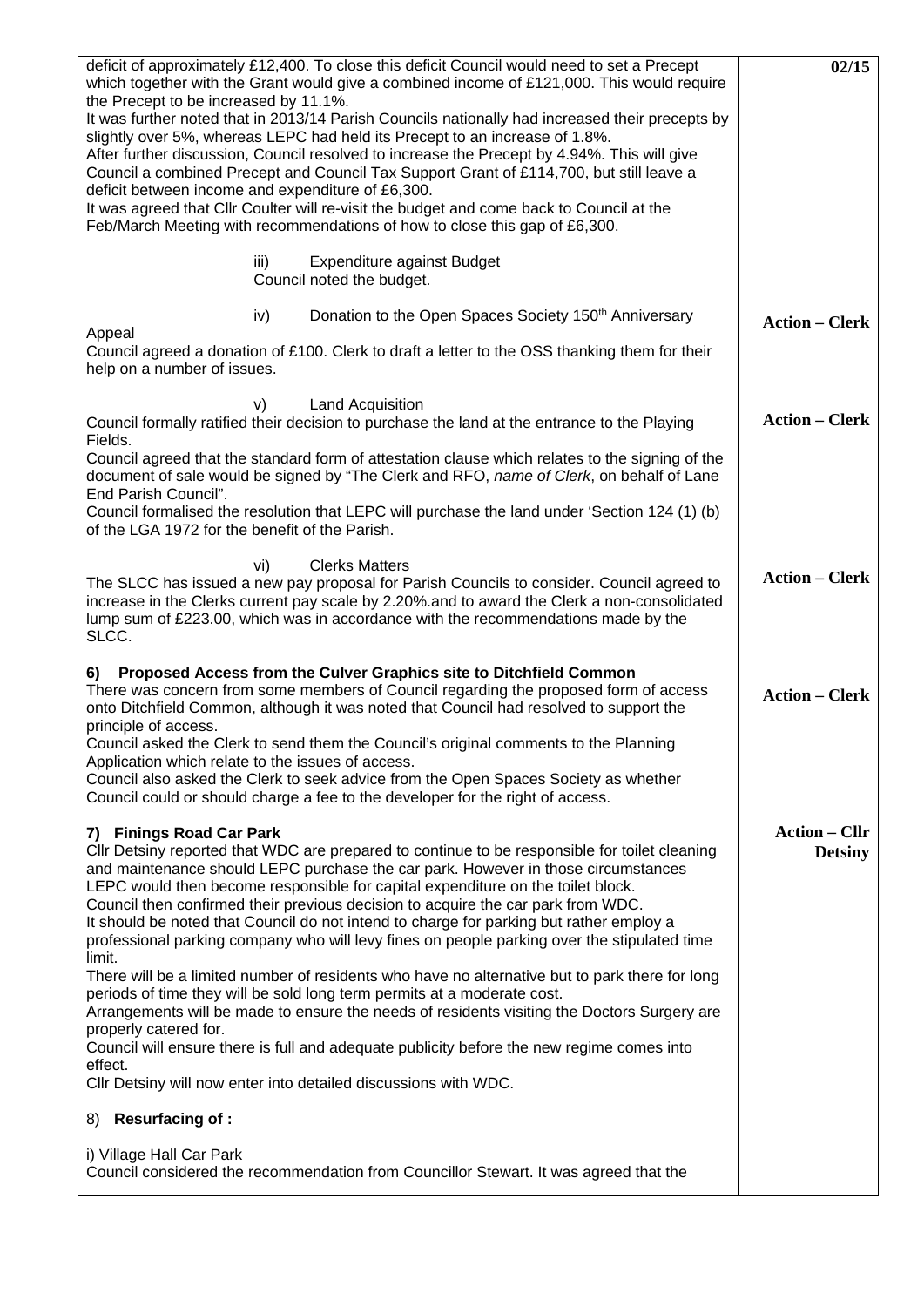| parking area is satisfactory and provides an adequate surface.                                                                                                                                                                                                                                                                                                                                                        | 03/15                   |
|-----------------------------------------------------------------------------------------------------------------------------------------------------------------------------------------------------------------------------------------------------------------------------------------------------------------------------------------------------------------------------------------------------------------------|-------------------------|
| Council resolved not to resurface the car park.                                                                                                                                                                                                                                                                                                                                                                       |                         |
| ii) Church Path<br>Council agreed that cost estimates would be needed for the recommended measures to<br>address drainage problems where the track running from Church Road joins Church Path at<br>the corner adjacent to Bakers Piece. It was noted that access at this corner was deteriorating<br>and would continue to do so which might eventually prevent service vehicles accessing the<br>Common.            | <b>Action – Clerk /</b> |
| Council felt that the expertise of Councillor Stewart would be useful in progressing this matter<br>and in assisting with obtaining estimates. It was agreed to defer this matter until the April<br>Meeting and to ask the Clerk and Councillor Stewart to obtain estimates from 2/3 contractors.                                                                                                                    | <b>Cllr Stewart</b>     |
| The Clerk also advised that a consultation should be held with the immediate residents and<br>The Church before any works were undertaken.                                                                                                                                                                                                                                                                            |                         |
| iii) Aldersyde Boundary<br>Council was favorably disposed towards Councillor Stewart's revised proposals for managing<br>car parking along the boundary of Aldersyde which would also offer protection to the new<br>fence line                                                                                                                                                                                       |                         |
| Councillor Stewart had met with one contractor and obtained estimates to supply and install<br>either kerb stones or sleepers along the boundary of Aldersyde in front of the fence line. In<br>terms of the value of the work, Council asked the Clerk to obtain estimates from 2/3<br>contractors.                                                                                                                  | <b>Action – Clerk</b>   |
| Council asked the Clerk to contact the Council's insurance company regarding the Council's<br>position in the event of a vehicle causing damage to the fencing erected along the boundary<br>of Aldersyde. Council also asked the Clerk to approach the property owner to ask if they<br>would make a financial contribution to the cost of installing kerb stones or sleepers which<br>would protect their boundary. |                         |
| This matter was deferred until the February/March Meeting.                                                                                                                                                                                                                                                                                                                                                            |                         |
| 9) Lane End Playing Fields: New Lease/License Proposal<br>Cllrs Coulter & Detsiny had met with the LESA Committee to discuss the new Lease/License<br>proposal.                                                                                                                                                                                                                                                       |                         |
| The principles of the proposed new lease/license arrangement are set out separately for each<br>of the three parties in the document circulated to members of Council.                                                                                                                                                                                                                                                | <b>Action – Clerk /</b> |
| Both LEAG and LESA have seen and confirmed their acceptance the principles of the<br>proposed new lease/license arrangement and the associated responsibilities and<br>requirements that apply individually to them.                                                                                                                                                                                                  | <b>Cllr Coulter</b>     |
| The Parish Council believes that a consensus has now been reached on an agreed way<br>forward and it is on this basis that it is now progressing to the point of issuing formal<br>instructions to its solicitors to prepare a new lease/license arrangement.                                                                                                                                                         |                         |
| The Parish Council will need to formally ratify any new lease arrangement and particularly<br>with regard to any commitments that this lease may then impose on it.                                                                                                                                                                                                                                                   |                         |
| Council understands and accepts that both LEAG and LESA will, through their own<br>processes, need to formally confirm their own acceptance of the proposed arrangements and<br>the commitments arising from it that may individually apply to them.                                                                                                                                                                  |                         |
| Council agreed to send the draft lease/license proposal to the Council's Solicitor for advice<br>and to instruct the Solicitors to commence work on the drafting of a new Lease/License.                                                                                                                                                                                                                              |                         |
| 10) Clerk's report<br>Council noted the report.                                                                                                                                                                                                                                                                                                                                                                       |                         |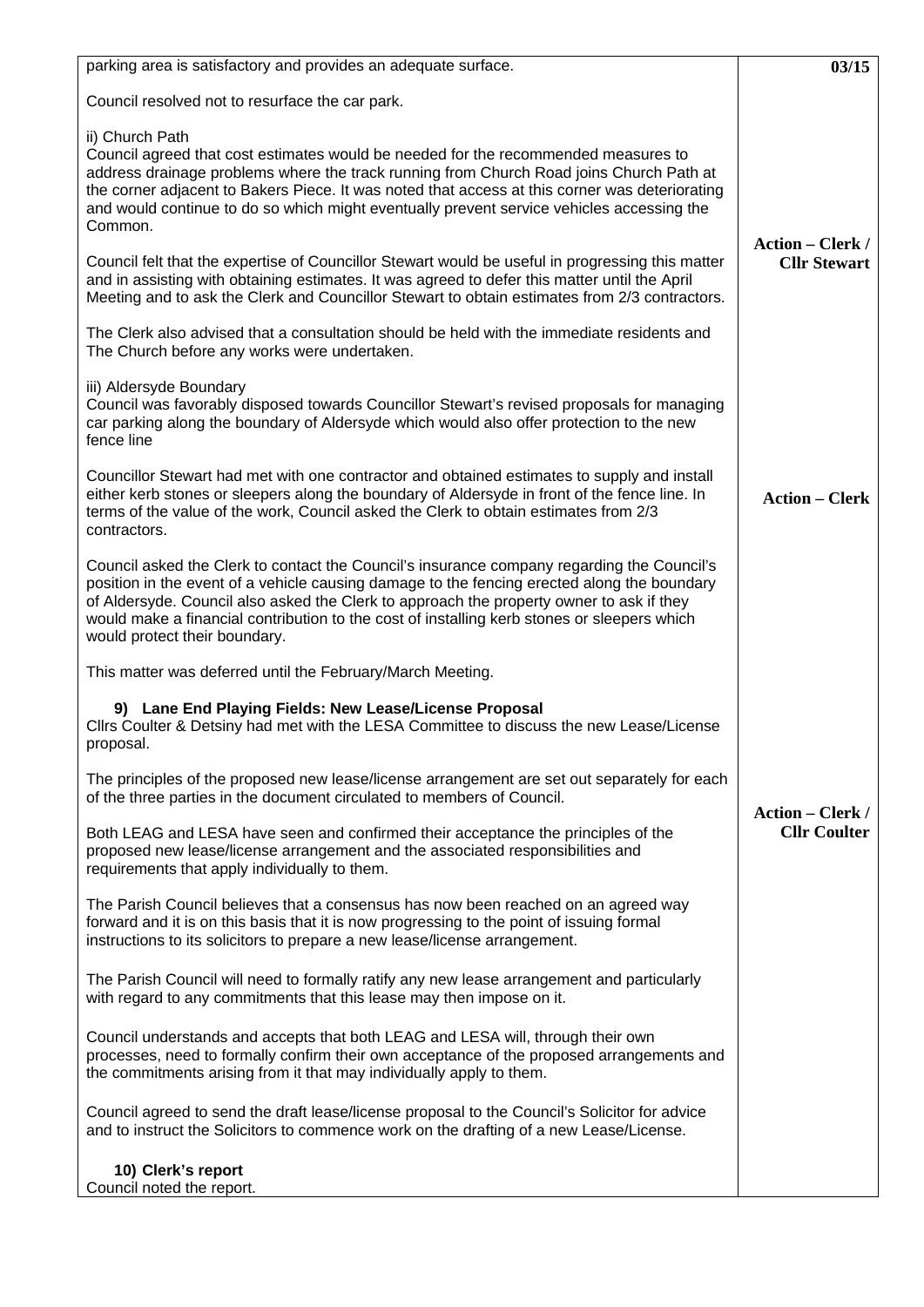|                                                                                                                                                                                                                                                                                                                                                                                                                                                                                                                                                                                                                                                                                                                                                                                                                                                                                                                                                                                                                                                                                                                                                                    |                                                       | 11) Invitations to Meetings, Correspondence & Reports received                                                                                                                                                                                                                                                                               | 04/15                 |  |  |
|--------------------------------------------------------------------------------------------------------------------------------------------------------------------------------------------------------------------------------------------------------------------------------------------------------------------------------------------------------------------------------------------------------------------------------------------------------------------------------------------------------------------------------------------------------------------------------------------------------------------------------------------------------------------------------------------------------------------------------------------------------------------------------------------------------------------------------------------------------------------------------------------------------------------------------------------------------------------------------------------------------------------------------------------------------------------------------------------------------------------------------------------------------------------|-------------------------------------------------------|----------------------------------------------------------------------------------------------------------------------------------------------------------------------------------------------------------------------------------------------------------------------------------------------------------------------------------------------|-----------------------|--|--|
| Council noted the report.<br>Cllr Detsiny reported that some Councils have stated their wish to defer taking on any<br>devolved services from BCC until at least 2016.<br>Cllr Detsiny recommends LEPC wait until 2016 to take over devolved services. This will<br>however need to be formally agreed by Council as an agenda item at a future meeting.<br>Council asked the Clerk to contact BCC and ask them to defer the receipt of our decision until<br>after our next meeting.                                                                                                                                                                                                                                                                                                                                                                                                                                                                                                                                                                                                                                                                              | <b>Action – Clerk</b>                                 |                                                                                                                                                                                                                                                                                                                                              |                       |  |  |
| 12) Matters raised by Councillors<br>It was reported that the equipment was still present on the land situated next to Forge<br><b>Action – Clerk</b><br>Cottage. The Clerk had spoken to the property owner and asked that the equipment be<br>removed as soon as possible. Council also asked the Clerk to write to the tenants of Forge<br>Cottage asking that they remove this equipment.<br><b>Action – Clerk</b><br>Cllr Osborn reported that the owners of the building that had been the Golden Palace<br>Chinese Restaurant wanted to create two new accesses onto Harris Gardens. BCC own<br>Harris Gardens and it is leased to the Parish Council.<br>Council asked the Clerk to contact BCC to ask if they are happy to have the proposed<br><b>Action – Clerk</b><br>accesses created. Council would also need to agree a wayleave with the owner.<br>The Clerk has contacted the West Wycombe Estate regarding the waste bins being<br>permanently left out on the land adjacent to Manchester Terrace. The WW Estate contacted<br>the property owners; however the bins are still there. Council asked the Clerk to contact the<br>WW Estate again. |                                                       |                                                                                                                                                                                                                                                                                                                                              |                       |  |  |
| Planning: To consider new applications and receive Wycombe District Council<br>13)<br><b>Decisions and Appeals</b>                                                                                                                                                                                                                                                                                                                                                                                                                                                                                                                                                                                                                                                                                                                                                                                                                                                                                                                                                                                                                                                 |                                                       |                                                                                                                                                                                                                                                                                                                                              | <b>Action - Clerk</b> |  |  |
| <b>New Applications</b>                                                                                                                                                                                                                                                                                                                                                                                                                                                                                                                                                                                                                                                                                                                                                                                                                                                                                                                                                                                                                                                                                                                                            |                                                       |                                                                                                                                                                                                                                                                                                                                              |                       |  |  |
| 14/08176/FUL                                                                                                                                                                                                                                                                                                                                                                                                                                                                                                                                                                                                                                                                                                                                                                                                                                                                                                                                                                                                                                                                                                                                                       | April Cottage<br>Moor Common<br>Lane End              | Demolition of an existing garage and the erection of a<br>replacement garage with first floor accommodation and<br>creation of tennis court with enclosure<br>No objection, Council commented that the tree<br>specialist should look at the trees.                                                                                          |                       |  |  |
| 14/08056/FUL                                                                                                                                                                                                                                                                                                                                                                                                                                                                                                                                                                                                                                                                                                                                                                                                                                                                                                                                                                                                                                                                                                                                                       | Owena<br><b>Bullocks Farm</b><br>Lane Wheeler<br>End  | Householder application for construction of new altered<br>and raised roof to existing garage and proposed timber<br>decking to side and rear of garage.<br>No objection.                                                                                                                                                                    |                       |  |  |
| 14/07918/FUL                                                                                                                                                                                                                                                                                                                                                                                                                                                                                                                                                                                                                                                                                                                                                                                                                                                                                                                                                                                                                                                                                                                                                       | Sandbanks<br>Moor Common<br>Lane End                  | Householder application for construction of first floor<br>side extension.<br>No objection.                                                                                                                                                                                                                                                  |                       |  |  |
| 14/08111/CTREE                                                                                                                                                                                                                                                                                                                                                                                                                                                                                                                                                                                                                                                                                                                                                                                                                                                                                                                                                                                                                                                                                                                                                     | <b>Bankside</b><br>Handleton<br>Common Lane<br>End    | Reduce T1 Hazel to approximately 1.2 metres from<br>ground level; reduce height of G1 Holly by 50% and<br>lateral growth to balance; fell G2 Thorn, Hazel, Prunus<br>and Maple retaining T2 Plum; thin / reduce crown of T2<br>Plum by 20%; reduce height of T3 multi-stemmed Holly<br>by 50% and lateral growth to balance.<br>No Objection |                       |  |  |
| 14/08099/FUL                                                                                                                                                                                                                                                                                                                                                                                                                                                                                                                                                                                                                                                                                                                                                                                                                                                                                                                                                                                                                                                                                                                                                       | Lower Court<br><b>Farm Marlow</b><br>Road Lane<br>End | Erection of detached Agricultural Building containing<br>both Agricultural Storage (50%) and produce<br>preparation and distribution (50%).<br>No objection. Council commented that they need to<br>clarify the operating times as there was a<br>discrepancy between the application and the<br>statement.                                  |                       |  |  |
| 14/08026/FUL                                                                                                                                                                                                                                                                                                                                                                                                                                                                                                                                                                                                                                                                                                                                                                                                                                                                                                                                                                                                                                                                                                                                                       | Conifers<br>Gardenland                                | Demolition of existing buildings and erection of two<br>detached 4 bed dwellings with associated car parking.                                                                                                                                                                                                                                |                       |  |  |